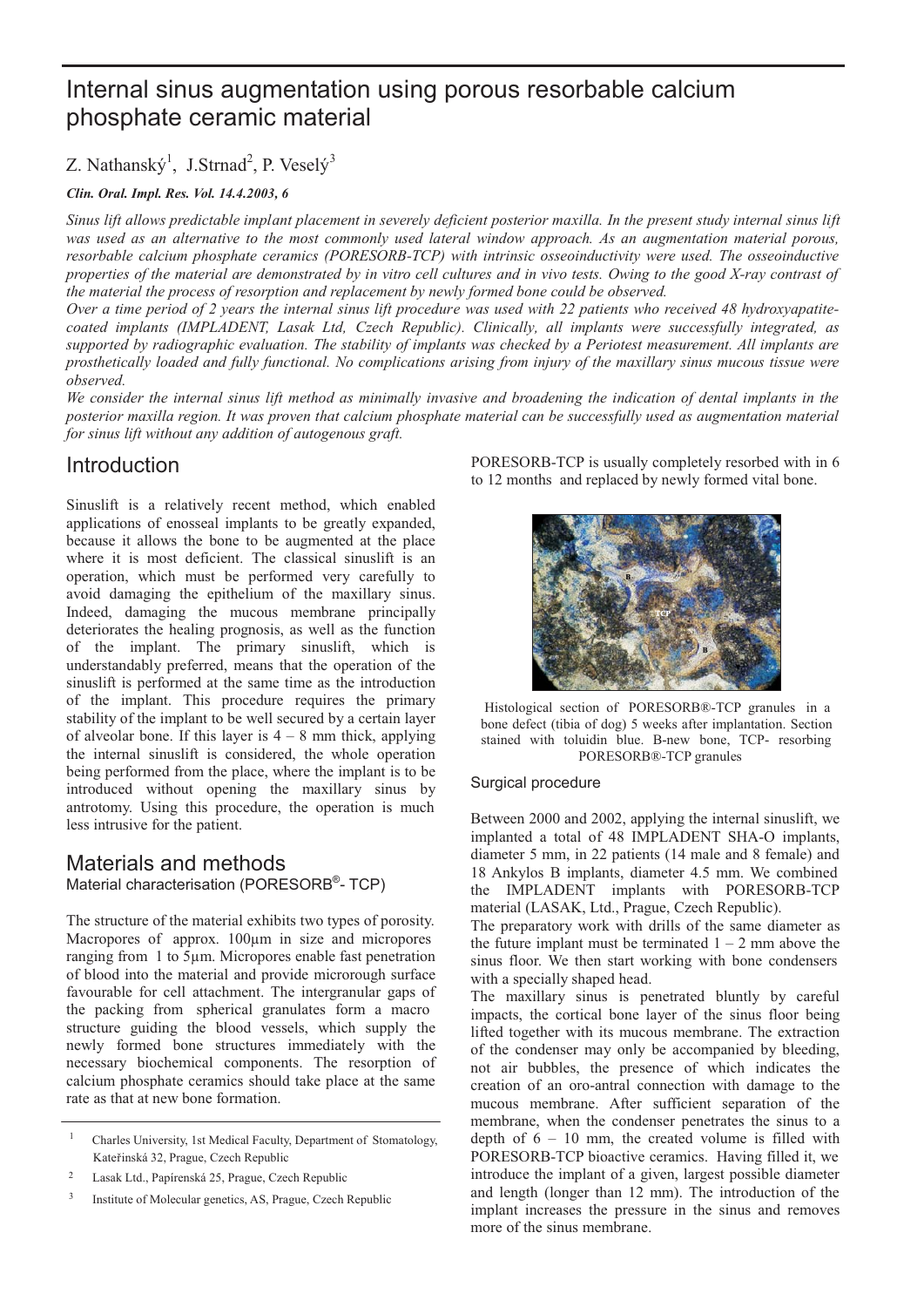

SEM photograph showing the microstructure of PORESORB®- TCP



In most cases the primary stability of the implant is very good. It is secured by a bone layer more than 4 mm thick. Since implants of larger diameters (5 mm) are used exclusively in this procedure, it is nearly always necessary to commence the implantation with bone spreading. This spreads the spongy bone of the alveolar ridge of the upper jaw to the diameter of the implant. This spreading of the bone is simultaneously a very important factor for improving the primary stability of the implant. The primary stability enables the implant to be loaded gradually already after  $3 - 4$  months. The gradual loading is a process of getting the bone accustomed to the implant, in which during the first 14 days the provisional bridge does not reach the occlusion, and the patient is cautioned to eat soft food only. After another two weeks, the bridge has reached the occlusion, and the patient should still try to protect the implant by avoiding biting hard. After six weeks the patient may normally chew food, but avoid hard foodstuffs (nuts, etc.).

# Clinical results

All implants are prosthetically loaded and the patients have no subjective or objective complaints. In the course of implant healing, an inflammatory complication in the region of the alveolar ridge of the upper jaw was observed in two patients. One patient complained of neuralgia of the 2nd branch of the trigeminus, most probably caused by irritation due to too robust an implant.



Granules of PORESORB<sup>®</sup>-TCP (particle size 0.3-0.6 mm)



Bone condensors IMPLADENT<sup>®</sup> Application of the PORESORB<sup>®</sup>-TCP augmentation material

Complications associated with injury to the membrane of the maxillary sinus were not observed in our group of patients. The Periotest values ranged from -3 to 0. Postoperation X-rays show the filled area in the implant neighbourhood thanks to X-ray contrast. The contrast decreases after 2 years due to the resorption of the material and its replacement by the newly formed bone tissue.

# **Discussion**

Our present experience indicates that the internal sinuslift is a considerate method, which can also be performed by a dentoalveolar surgeon. Thanks to a certain layer of alveolar bone, the stability of the implant is very good, which enables beginning loading after only 4 months. The loading is, of course, gradual by provisional bridges and requires certain restrictions on foodstuffs which are eaten. If the alveolar ridge is narrow, it must be widened at the beginning of the operation by expanders using the bone spreading method. The resorbable PORESORB-TCP augmentation material proved to be suitable for this application. We consider the greater X-ray contrast of PORESORB-TCP to be an advantage. Thanks to it the gradual replacement of this material by newly formed bone tissue can be monitored by X-ray. This is not possible, for example, with bovine hydroxyapatite.

The periotest values do not vary greatly during the healing of the implant and, in our opinion, are determined by the height of the alveolar ridge, the quality of the bone and length of the implant.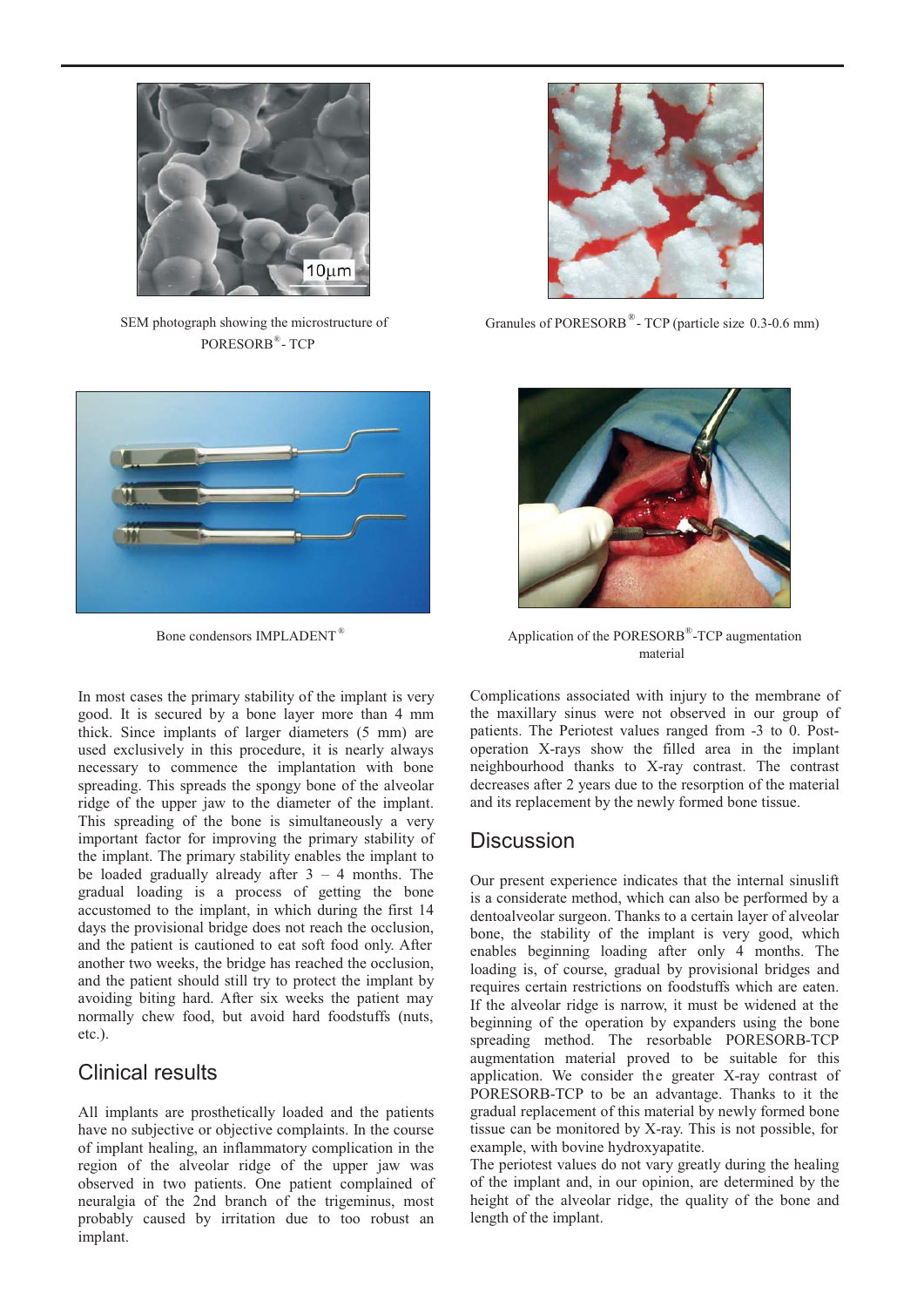



- a) The preparation of the implant bed without damaging the mucous membrane of the maxillary sinus.
- b) Introduction of condensers into the bed





Postoperative x-ray Situation 2 years after Postoperative x-ray prosthetic rehabilitation





- c) The space created by lifting the base of the maxillary sinus together with the membrane is filled with the augmentation material.
- d) IMPLADENT<sup>®</sup> implants in situ





Situation 2 years after prosthetic rehabilitation



Fig. 1: Development of extracellular ALP activity of chicken bone marrow derived cells after treatment with TCP and osteogenic media

Dexamethasone.

ALP-alkaline phosphatase activity (assessed by BIO-LA-TEST Alkaline phosphatase 330: the measure in mkat/l of the catalytic concentration of the enzyme is the amount of released 4-nitrophenole)

Staining- cells were stained for intracellular ALP activity at the end of experiment using SIGMA Fast Red TR/ NAPHTOL AS/MX Tablet Set (F-4523)

# Conclusions

It was shown that the internal sinus lift method is minimally invasive and broadens the indication of dental implants in the posterior maxilla region. It was proven that beta tri-calcium phosphate (PORESORB-TCP) material can be successfully used as an augmentation material for sinus lift without any addition of autogenous graft. Thanks to the resorbability and good X-ray contrast of the material the process of new bone formation can be well monitored.

#### Evaluation of osteogenic activity of the PORESORB®-TCP in vitro.

Chicken embryo bone marrow from long bones derived cells were cultivated in vitro with pieces of TCP size of 0.3 mm. After initial cultivation for 4 days in standard culture medium (M) the ALP activity was measured and found to be at the same level in all selected combinations of treatment (Fig.1). Standard medium was then changed for Target media (D or V) and 3 days later ALP activity was found high in combinations of two factors - (TCP and osteogenic medium): TCP-D or TCP-V, while in single treatments: TCP-M and all controls without TCP be it M, D or V no particular raise of ALP activity was observed. This trend continued until day 16, and then declined as cultures grew old and started dying. On day 27 the remaining cultures were stained of intracellular activity of the ALP, which confirmed the previous findings of extracellular ALP activity. In Fig. 2 (picture width 300 mm) ALP positive cells around a piece of TCP in medium V are shown. Similarly positive cells were observed in bright field around TCP in medium D in Fig. 3a in bright field and in 3b in phase contrast. Explanations:

TCP – synthetic, ß-tricalcium phosphate (Poresorb - TCP)

Culture media: M- Standard medium (MEM + 5% calf serum + 5% fetal bovine serum)

Target media: V-Osteogenic medium : standard medium  $+ 50$  mm vitamin C/ml  $+ 10$  mM betaglycerophosphate; D-Osteogenic medium D: Medium V + 1 nM